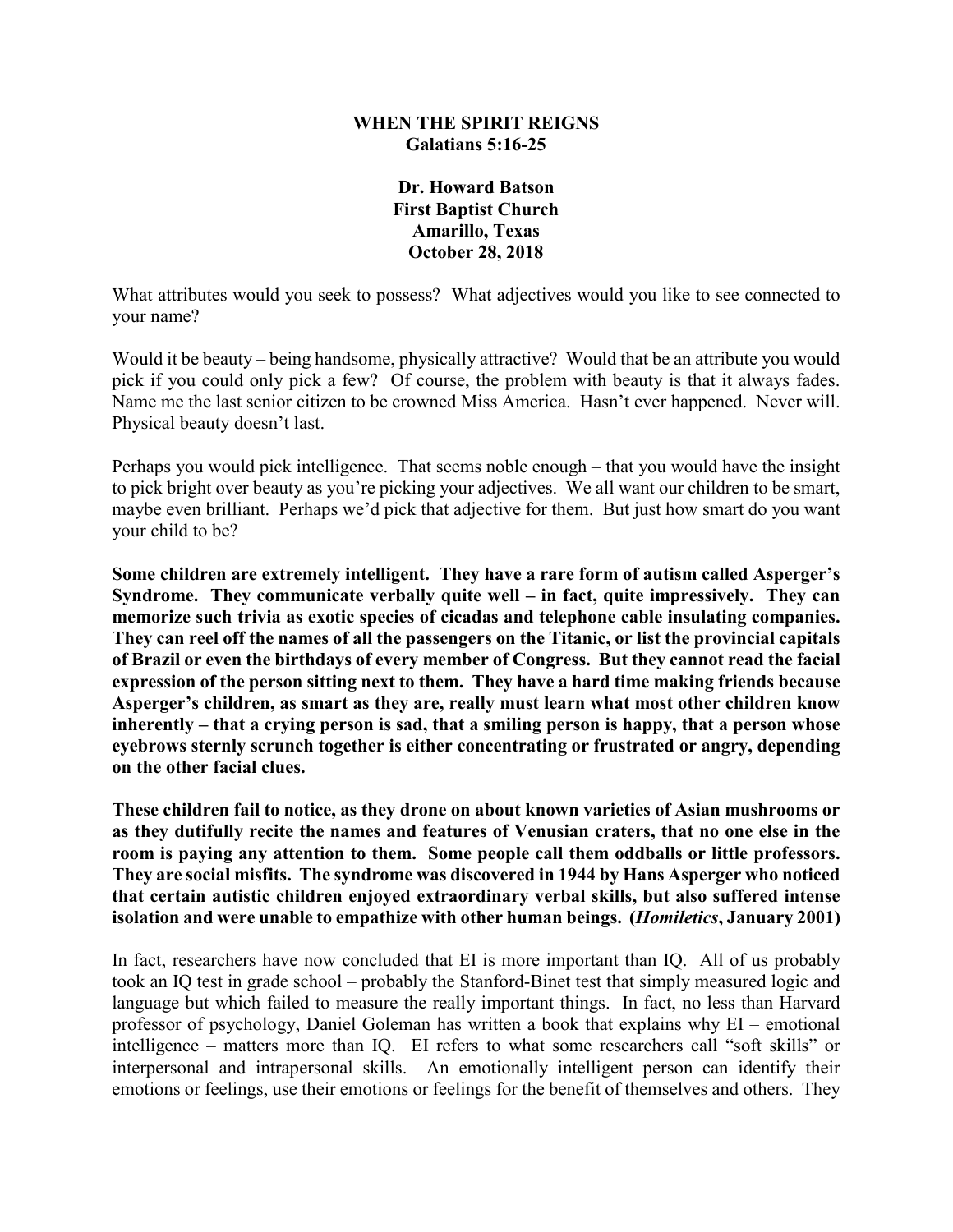can understand the emotions they are experiencing or the emotions that others are experiencing. And they can regulate or control their emotions. A high EI allows you to understand yourself and understand others – what motivates them, how they work, how to work cooperatively with other people. Even at Bell Labs, where everyone is smart, studies find that the most valued and productive engineers (no dumb bunnies here) are those who have a high EI. Sure, a high IQ might make you a superb fiscal analyst or legal scholar, but a highly developed EI will make you a CEO or a brilliant trial lawyer.

So when you're picking the attributes, you might think twice before you make intelligence the first on your list.

If not beauty, if not intelligence, what attributes do we desire?

I've got some good news for you. While you can't control your intelligence or your beauty – at least not very much – the nine gifts worth selecting, according to the Apostle Paul, are available to everyone within the sound of my voice.

Paul begins our passage by contrasting two different ways of life: walking by the Spirit (that is, walking under the control of the Holy Spirit which indwells the people of God) or walking in such a way as to carry out the desires of the flesh. He calls to our attention the fact that the Spirit and the flesh are at war. They stand in opposition to each other. They are diametrically opposed (Galatians 5:17). The problem is that once we are a part of the family of God, once we become a possessor of the Spirit of Christ, we have a battle going on within us. When we're not part of the kingdom of God, there is not really a battle that takes place. We can just sin and, in many ways, quite frankly, enjoy that sin – at least for a season. The problem is that once we know right from wrong, and once we have the Spirit of Christ reigning within us, the Spirit of Christ is miserable when we find ourselves in sin.

So we have a civil war in our own being – a war between our old, Adam-like flesh and the Spirit of Christ which is within us. That's what Paul says here.

Before we get to the attributes of godliness, Paul gives us a catalogue of the deeds of the flesh, which have no place in the kingdom of God. We basically have four different categories. This is not an exhaustive list of the sins of the flesh. But, this is a representative list of the sins that result by going with the flow, living in the flesh.

First is the category of sexual immorality. That is the first three sins listed here: immorality, impurity, and sensuality. Second, he gives us sins of false worship: idolatry and sorcery. Remember, in the region of Galatia there would be a lot of sexual sin in regard to pagan worship, and there would be a lot of bad worship. Paul says don't fulfill your every sexual desire, but also don't have false worship. Interestingly enough, and don't miss this, maybe you're looking at the list and saying you're okay on the sensuality sins. You're okay because you're not worshiping idols or practicing sorcery. But the third major category of the sins of the flesh is the deeds of the flesh which represent broken relationships. In fact, there are more deeds of the flesh listed that deal with broken relationships than deal with either false worship or sensuality. Look at them. In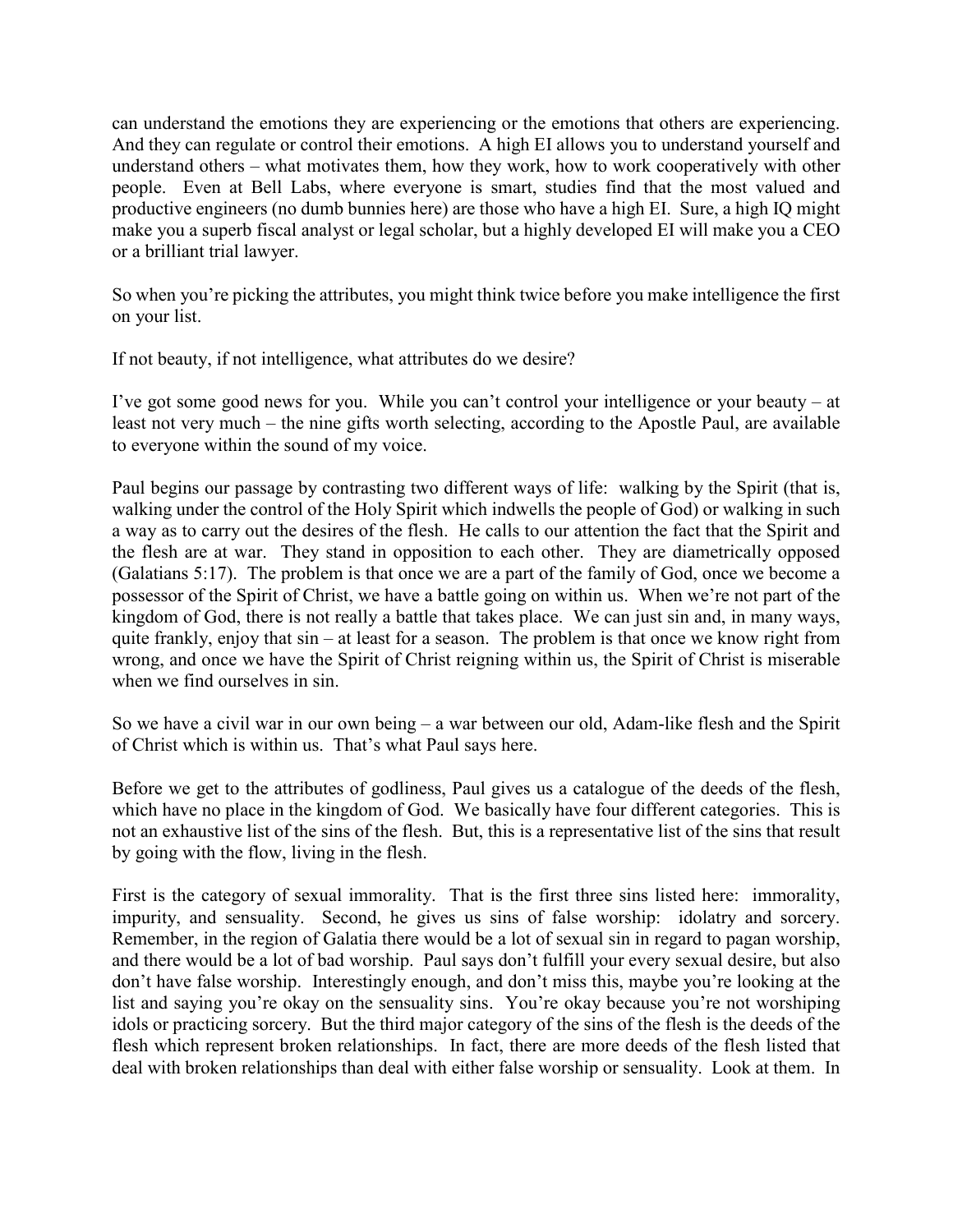the same list with immorality we have enmities, strife, jealousy, outbursts of anger, disputes, dissensions, factions, and envying.

He gives us two categories – sins of sensuality and sins of false worship – and then emerges a third category that captures us all: the sins of broken relationships. Right above this section Paul says that there are some who are eating and devouring each other with their bickering. They are selfdestructing as a church. Look at verse 15. "If you bite and devour one another, take care lest you be consumed by one another." So, even as he addresses the sins of sensuality and false worship, he asks, "What about the bickering among you? What about the jealousies among you? What about the anger? The dissension? The factions? What about all these things that are working in the congregation?"

These are not the attributes we desire. These are not the fruit of the Spirit. They are the deeds of the flesh.

Then he gives us a final category: sins of intemperance. Notice the last two in verse 21 – drunkenness and carousing. And just in case Paul has missed anything in giving us a list, he adds, "And things like these."

It's quite a list. At some point it probably captures us all. These are the things that are evident in our life when the old Adam is winning the battle. These are the things that our life produces and our heart and emotions produce when it's not the Spirit of Christ within us who is winning the day, but our old self, our old nature. That's the ugly side.

But what about the fruit worth finding? What about the fruit of the Spirit?

As you listen to these nine attributes – this fruit of the Spirit – I want you to think about the person in your church, the person in your life that most likely exhibits and exudes the Spirit of Christ. We might not all be able to be beautiful. We might not all be able to be Einstein. But we can all – and only with the reigning of the Spirit of Christ in our lives – have these characteristics within us, because the Spirit of Christ is within us.

# **1. The first attribute worth seeking is LOVE.**

God is described more by the word love than by any other word in the Old or New Testaments. It is love that He uses to describe Himself. It is the word used to describe God's relationship with His people.

### Listen to Deuteronomy 7:7-9.

The Lord did not set His love on you nor choose you because you were more in number than any of the peoples, for you were the fewest of all people, but because the Lord loved you and kept the oath which He swore to your forefathers, the Lord brought you out by a mighty hand, and redeemed you from the house of slavery, from the hand of Pharaoh king of Egypt. Know therefore that the Lord your God, He is God, the faithful God, who keeps His covenant and His lovingkindness to a thousandth generation with those who love Him and keep His commandments.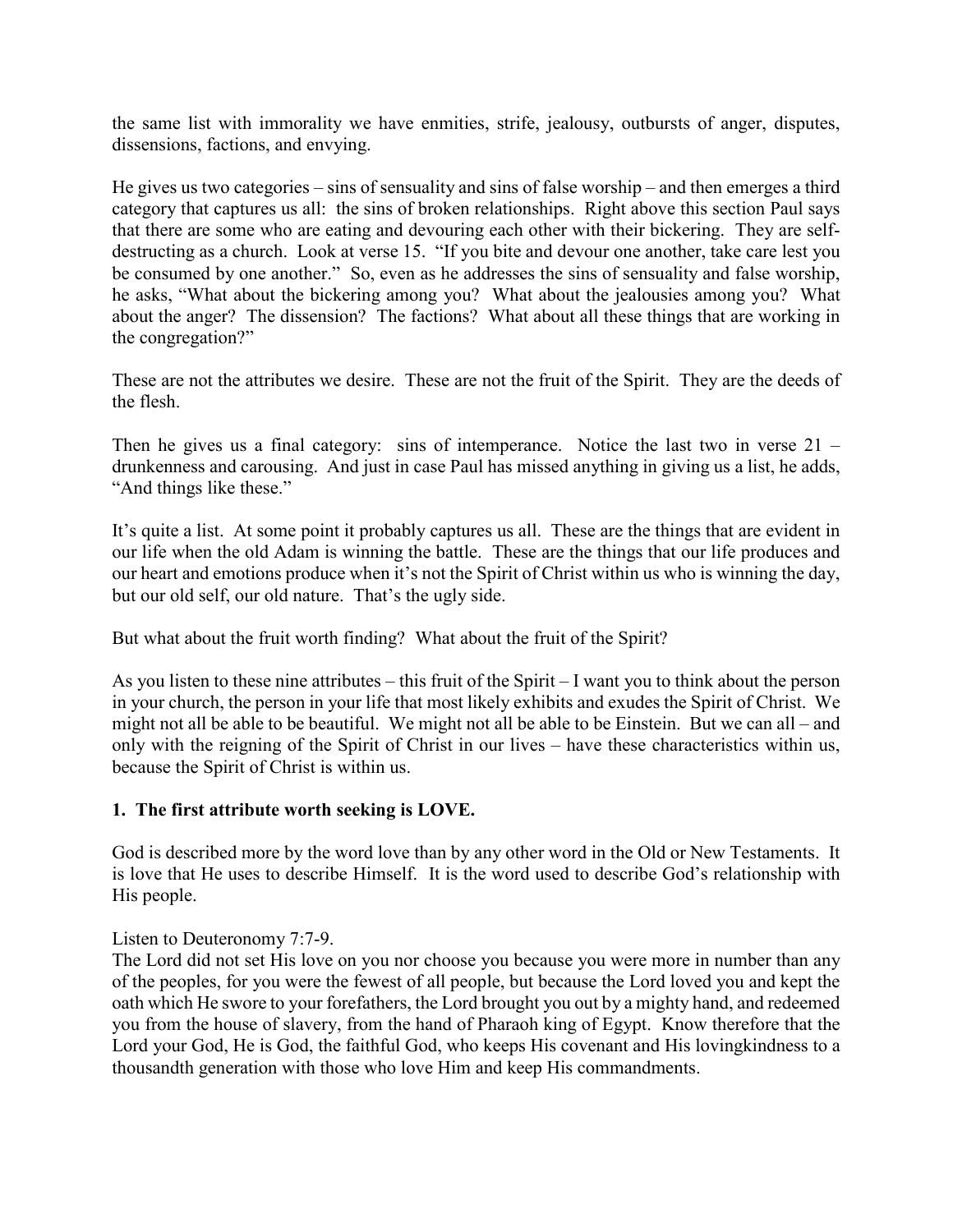The Lord chose to love us.

When you think about the attributes worth seeking, the first one is love. Those who are letting the Spirit of Christ control their lives are people of love. Think about someone in this body of believers who exudes the love of Christ. Someone who, like God, represents love. God is love (1 John 4:7).

# **2. The next attribute is JOY.**

In Romans 14:17 the same writer, Paul, writes, "...for the kingdom of God is not eating and drinking, but righteousness and peace and joy in the Holy Spirit."

And in Romans 15:13: "Now may the God of hope fill you with all joy and peace in believing, that you may abound in hope by the power of the Holy Spirit."

Joy – listen carefully – is not happiness. Happiness is what even the people of the world can possess when everything is going their way. Joy is when the people of God, by the presence of God – despite their circumstances – have a real sense of inner contentment, a sense that God is in control and everything at the end of the day will be okay.

In fact, the command to rejoice is made clear and repeated often in Scripture. And God makes it possible for us to obey his every command, even in the midst of adversity. Our joy is found not in our circumstances in life, our sicknesses, or infirmities, our finances. Rather, our joy is found in our position in Christ. Jesus teaches that we are to abide in Him, as a branch abides in the vine, so that His joy might remain in us and our joy might be full (John 15:11).

Our society teaches that happiness is a passive experience, something that happens to us. Happiness is somehow involuntary. In reality, the joy that comes in Christ is a choice that we are able to make because of the presence of the Spirit of God. We are commanded to rejoice. God's people should not be a miserable people.

It reminds me of the three men who are at the airport awaiting the arrival of the guest minister who would be preaching that Sunday morning in their church. They had never seen the man before, and they looked over each arriving passenger very carefully, trying to find their preacher for the day. A tall gentleman in a dark suit came through the door, and the spokesperson for the trio stepped forward and asked him, "Are you our guest preacher today?" The man responded very quickly, "No, I'm not. It's my ulcer that makes me look like this."

When a new parish church was built in an upper middle-class suburb, Sunday mornings in the immediate neighborhood were no longer as quiet as they once were, now that the church was worshiping. There were cars that were noisy. There were homes that were being parked in front of in the area. There was a powerful organ and vigorous hymn-singing could be heard for some distance. Some of the nearby residents who liked to sleep through their Sunday mornings circulated a petition to curtail some of the noise. When the petition was presented to a certain Jewish man who lived within half a block of the church, he refused to sign. "No," he said, "I won't sign that petition. Those people sing as though they really believe that the Messiah has come. If I could believe that, I would sing out even louder, and not just one but seven days a week."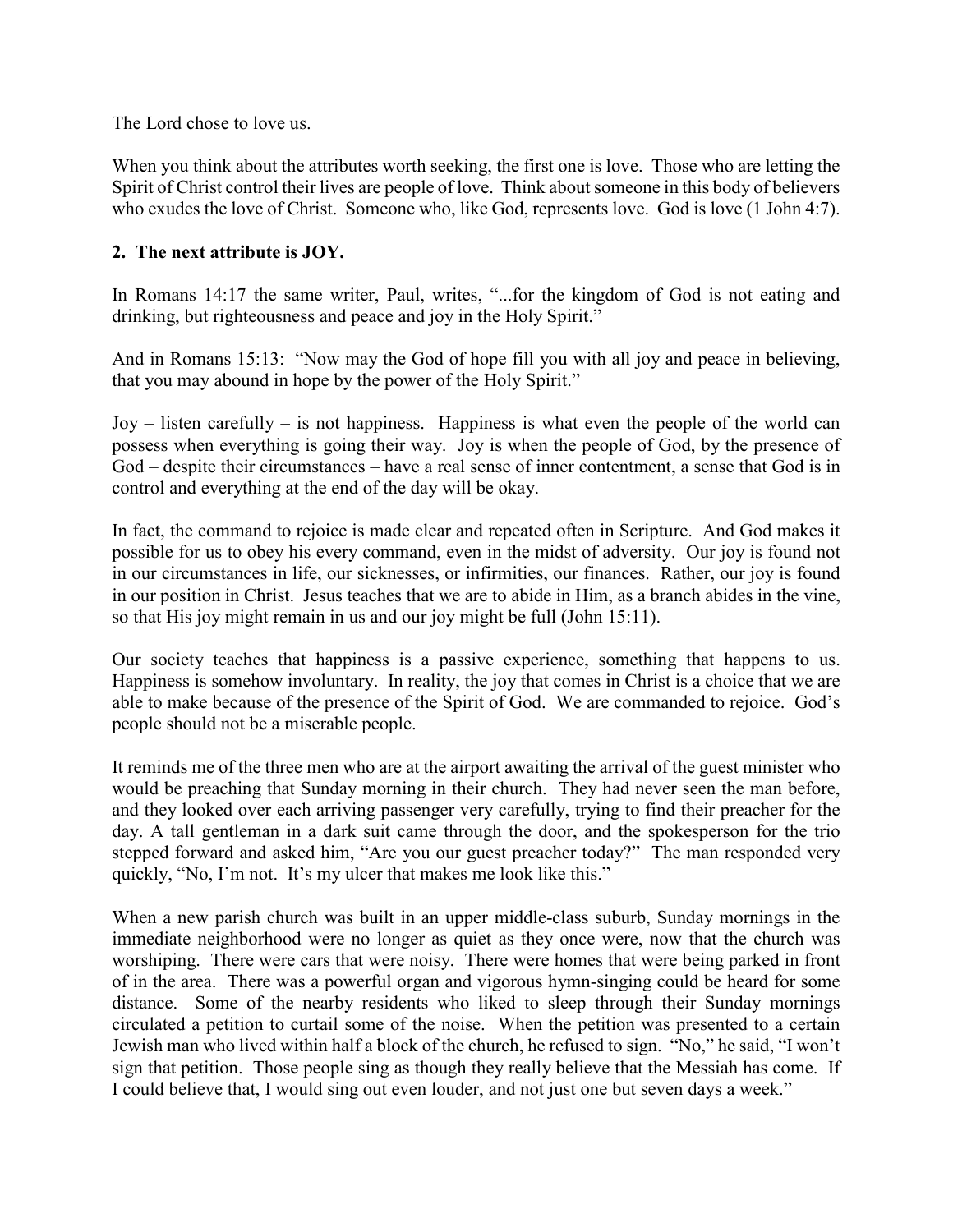We have joy because the Messiah is here.

# **3. The next fruit is PEACE.**

Jesus' first word to his disciples after the resurrection was "peace" (John 20:19). God is the God of peace, the God of Shalom. For Paul, peace related to the harmony among believers, harmony within the church. In Romans 14:19, Paul says "Let us pursue the things that make for peace and the building up of one another."

Peace, for Paul, is not an individual fruit – rather something that happens among the community of faith in the church, between brothers and sisters in Christ. Jesus came and died to bring groups into harmony, we learn in Ephesians 2:14.

Think about somebody in this church who is really a peacemaker – somebody who guards his tongue, doesn't repeat destructive words, somebody who listens to both sides openly and who is always trying to reconcile, trying to get people to see their commonality and not their differences. You can think of somebody like that. Now think about somebody who doesn't like peace. I can think of someone like that. Somebody who – if there is not a problem, give them a few minutes and they can create a problem. Someone who can take two people sitting side by side and convince them that they are worlds apart and they need to pick up stones and throw them at each other.

There are some people who are just never happy with peace in the body of Christ. Go figure that.

**Two young boys found an unusual serpent in their garden in Oak Ridge, Tennessee. It was a two-headed black snake. One body – but two heads. They donated it to the University of Tennessee where it was studied for over a decade. Professor Gordon Burghardt says, "The two heads fight over their mouse dinner which is provided twice each month. It is a vicious struggle, and even though the meal goes to the same stomach and strengthens them both, they still fight over the mouse. If one head gets a good grip on the face of the mouse and the other gets a good grip on the tail, they can fight for hours unless you stop them." (Preaching Helps, June 1995)**

Just as ridiculous is fighting among the people of God – who are, in reality, the one body of Christ.

We have a wonderful peace here at First Baptist Church. Thank God for that peace. We don't have enmity and strife and jealousy and outbursts of anger and disputes and dissensions. Thank God for our being a people of unity. It's a sign of the presence of the Spirit of Christ.

### **4. The next attribute is that of PATIENCE.**

Now, I have to work on this one, I must admit. I'm reminded of a night in June 1998. It was a Thursday evening. I was working on my sermon. It was about 2 a.m. when I completed the sermon and went to bed. About 3 a.m. there was a little body – Ryan, then 7 years old – standing by our bed. She said, "Daddy, there is an ant in my bedroom."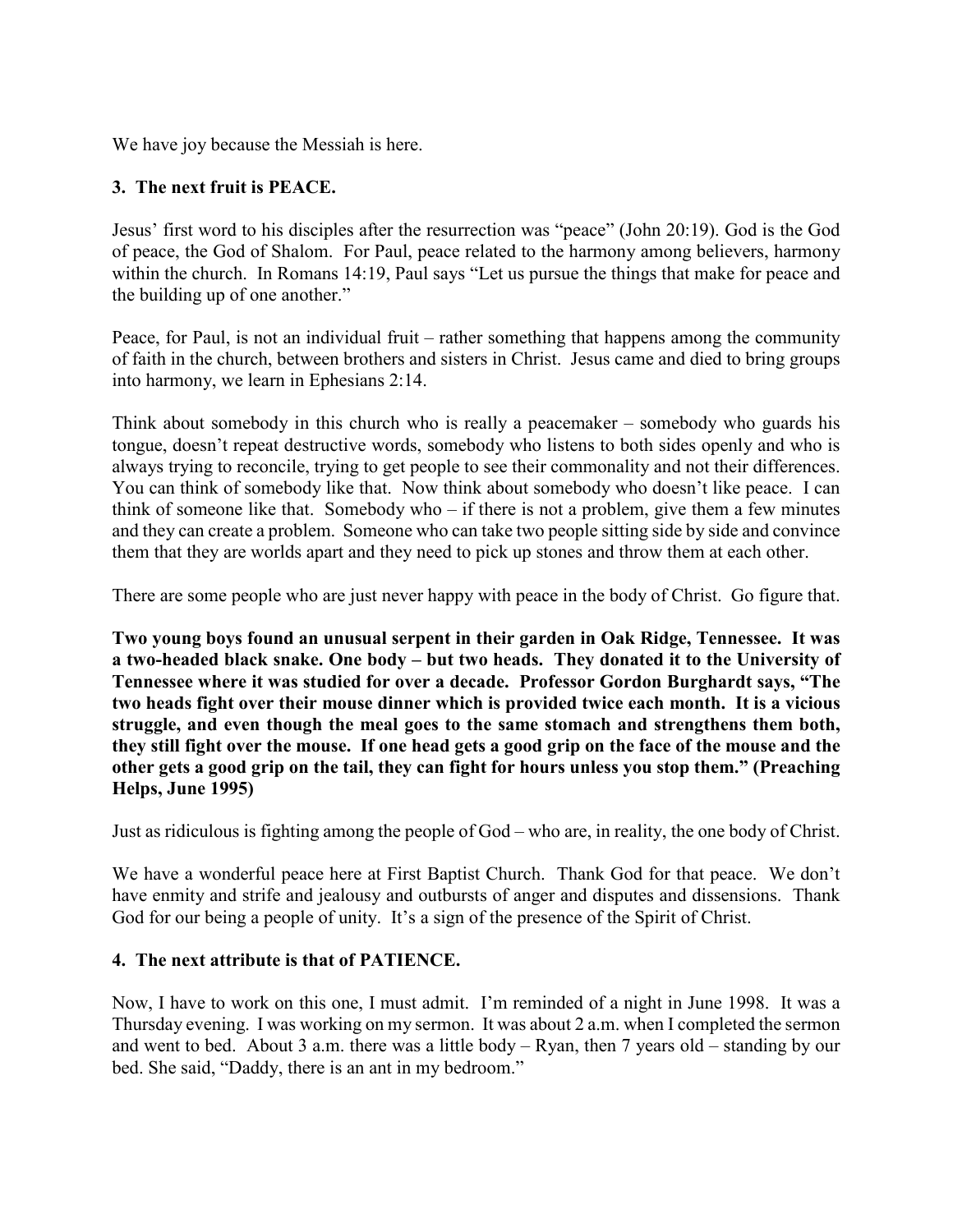Well, it was a test of my patience. I got out of bed (I had been asleep for an hour, from 2 a.m. to 3 a.m.) and went into her bedroom. And the ant wasn't in the bed. It was on the curtain in the room. And I looked and I looked and I looked, and I assured her that it had just vanished or gone or disappeared. I didn't know where the ant was, but "I can't find the ant. Good night. I'm going back to bed."

It was about 30 minutes later and there was a little body by our bed again who said, "You know, the ant is back in there again."

Now, I have no patience with irrational fears? Do you? I mean, if it's something you ought to be scared of, you ought to be scared. Run from a lion. But it's silly, it's irrational to be afraid of an ant. I'm just not patient about that.

My wife, Lisa, has taught our children to be absolutely horrified of anything with more than four legs. If anything has more than four legs, she's horrified. She would hold a boa constrictor before she'd hold an ant. That's true of my girls. No problem with the boa constrictor. But the ant has six legs. Beware of the creature with six legs.

So I say to Lisa, "It's 3:30 a.m. You taught them to be scared of ants. You go in and find that ant."

So she went in there. The ant disappeared again. So we moved the child to another bedroom that was "ant-free" so we would all rest for the night.

I told Ryan the next day, "Daddy is very tired. He's been up late this week. He likes to rest a little bit on Friday morning so he can get ready for Sunday and a wedding on Saturday. Tonight, if you come wake me up, there had better be a six-foot tall, hairy gorilla with four inch fangs hanging out of his mouth before you get me out of bed."

And I didn't get awakened for an ant ever again. A spider, yes. But never an ant.

God is patient with us, Paul says in Romans 2:4. "Or do you think lightly of the riches of His kindness and forbearance and patience, not knowing that the kindness of God leads you to repentance?"

Don't take for granted God's patience toward you. And you, in turn, must be patient with others.

To be like God is to love. To be like God is to have joy. To be like God is to bring peace among the people of God. And, like it or not, to be like God is to be patient with those who disappoint you and those who fail you. That's a hard one.

# **5. The next fruit is KINDNESS.**

If patience is the passive side of love – that you wait, that you endure, that you're longsuffering – then the active side of love is kindness. (See Ephesians 2:4) In Ephesians 2:4, Paul describes how God gives us His kindness in Christ Jesus.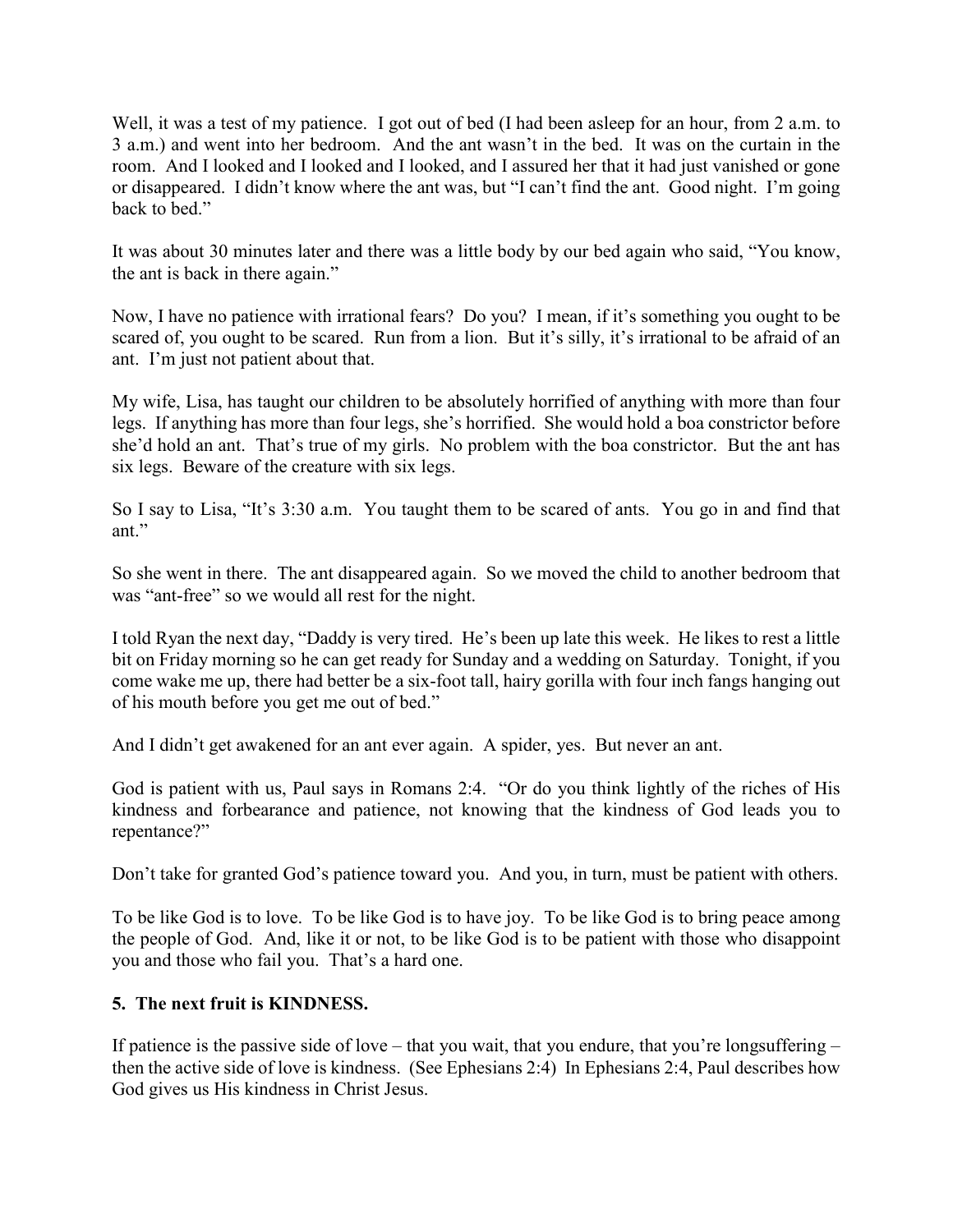Thomas Carlyle said, "A great man shows his kindness by the way he treats little men."

Are you nice to those with money? Are you nice to those with power? No surprise. So is the world. But are you kind to those who can bring you nothing? That's how you know, in the darkness of the night, who you really are.

I once asked an eight-year-old girl in our congregation, what it means to show people you are a Christian. "How do you," I asked this eight-year-old, "show people that you're a Christian." She said, "Be nice and play with everybody."

I've been trying to get children in the church and in youth groups to be kind and play with everybody for years. She was exactly right. She gets it. To show that you have the presence of Christ in your life means that you don't just play with those who are popular and powerful. Rather, you go out and you play with everybody.

God's people are kind. Even an eight-year-old can get it.

# **6. The next attribute is GOODNESS.**

In Romans 15:14, we have it mentioned again. "And concerning you, my brethren, I myself also am convinced that you yourselves are full of goodness, filled with all knowledge, and able also to admonish one another."

### **7. The next fruit is FAITHFULNESS.**

Faithfulness is that ability to trust God over the long haul. The ability to persevere.

Cal Ripkin, Jr., the Baltimore Orioles All-Star short stop, was chasing Lou Gehrig's record for the most baseball games played consecutively. He broke that record. For you see, Cal Ripkin didn't miss a game for 2,632 games. Yes, that's right. Over 2,500 games. He began his streak in 1982 and ended that streak in 1998. That's absolutely amazing. When asked if he ever went to the ballpark with a lot of aches and pains, Ripkin said, "Yeah, just about every day." Ripkin had the same daily challenges and setbacks as his fellow players. But he was able to rise above them all. He had dedication, drive, and enthusiasm that has made him all but inexhaustible.

The great superstars of faith are not those with the most talent. Rather, the superstars are those who show up day after day, week after week, and press forward for the kingdom of God.

God's people have faithfulness.

# **8. The next fruit worth picking is GENTLENESS.**

Jesus says in Matthew 11 that He is "gentle and humble in heart." Jesus describes Himself as gentle and humble. The idea of being gentle carries with it that of being considerate toward others.